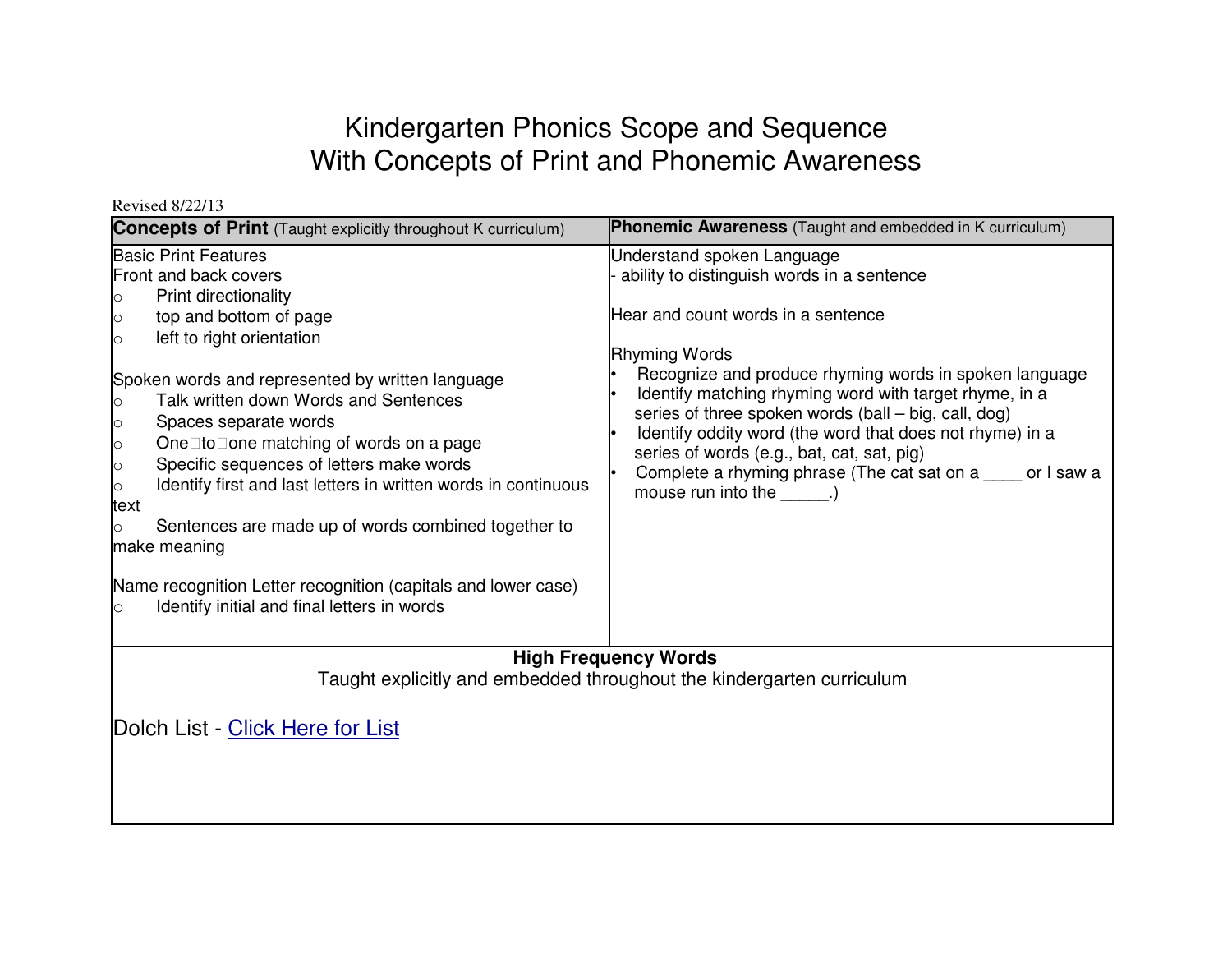| <b>Phonics</b>                                                                                                                                                                                                                           | <b>Phonemic Awareness</b>                                                                                                                                                                                                                                                                                                 |  |
|------------------------------------------------------------------------------------------------------------------------------------------------------------------------------------------------------------------------------------------|---------------------------------------------------------------------------------------------------------------------------------------------------------------------------------------------------------------------------------------------------------------------------------------------------------------------------|--|
| Begin with 2-3 letter sounds per week (integrating letter name, sound, writing)<br>Cycle through letters/sounds several times during the school year, focusing intentionally on c, g, h, q, w, y                                         |                                                                                                                                                                                                                                                                                                                           |  |
| <b>Syllables</b>                                                                                                                                                                                                                         | •Clap once for each syllable in multi-syllable works up to 3/4 syllables<br>•segment words into syllables<br>•blend syllables to make words<br>.count the number of syllables in a word<br>•delete a syllable from a word (magnet w/out the mag)                                                                          |  |
| Consonant Letter Sounds with letter representation<br>Produce the sound for each consonant letter<br>Ю<br>lo<br>One-to-one letter-sound correspondence                                                                                   | <b>Beginning Phonemes</b><br>o Isolate beginning phonemes in spoken language<br>o Produce beginning phonemes in spoken language<br><b>Alliteration</b><br>o Recognize words with the same initial sound in a spoken phrase or<br>sentence (e.g., Six snakes sold snacks and sodas.)<br>Recognize odd one out              |  |
| Short Vowel Sounds with letter representation<br>o Produce the sound of each vowel (5) associated with letters<br>o Identify and produce vowels sounds in common cvc words                                                               | <b>Medial Short Vowel Phonemes</b><br>Isolate medial sound (vowel) in spoken words                                                                                                                                                                                                                                        |  |
| Blend and Segment Individual sounds with letter representation<br>o Focus on initial, medial, and final sound blending in cvc<br>written word                                                                                            | Blend and Segment Individual Phonemes (onset and rime)<br>o Isolate and pronounce initial, medial, and final phonemes in<br>cvc spoken words<br>Isolate medial vowel in ccvc, cvcc words<br>Count the phonemes in words up to 4 phonemes<br>Blend and segment onset and rimes<br>Blend up to 4 phonemes, 1-syllable words |  |
| Diagraphs with letter representation<br>o Produce sound for each diagraph (ch, sh, th, wh) associated with letters<br>o Focus on initial, medial, and final sound blending in cvc written<br>words, with a diagraph as the initial sound |                                                                                                                                                                                                                                                                                                                           |  |
| Onset and Rime with letter representation<br>o Identify written words with the same rime and different onsets (chunks, word<br>families)<br>o Write words with the same rime by changing the onset (chunks, word families)               | <b>Onset and Rime</b><br>o Blend and segment onset and rime in spoken word                                                                                                                                                                                                                                                |  |